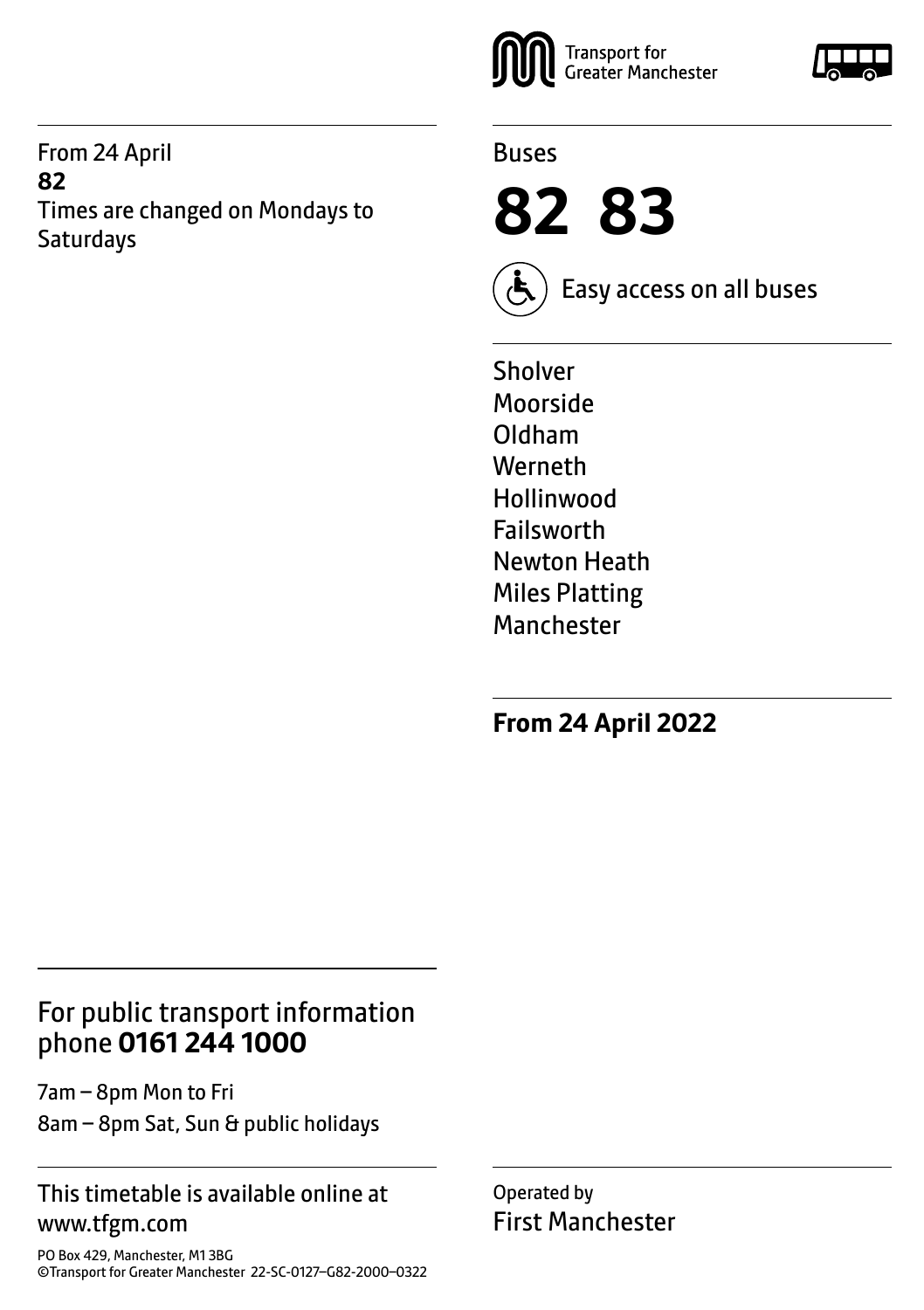# Additional information

## Alternative format

To ask for leaflets to be sent to you, or to request large print, Braille or recorded information phone 0161 244 1000 or visit www.tfgm.com

#### Easy access on buses



 Journeys run with low floor buses have no steps at the entrance, making getting on and off easier. Where shown, low floor buses have a ramp for access and a dedicated space for wheelchairs and pushchairs inside the bus. The bus operator will always try to provide easy access services where these services are scheduled to run.

# Using this timetable

Timetables show the direction of travel, bus numbers and the days of the week. Main stops on the route are listed on the left. Where no time is shown against a particular stop, the bus does not stop there on that journey. Check any letters which are shown in the timetable against the key at the bottom of the page.

## Where to find information about service changes

www.tfgm.com Bus station posters Leaflets from outlets.

# Tickets and information

Bus companies offer a range of tickets for use on their own buses. For travel on any service in the County, use System One tickets, including DaySaver. Travelshops provide tickets, information and journey planning advice on buses, trains and trams for work and pleasure.

# Using the 24 hour clock

Times are shown in four figures. The first two are the hour and the last two are the minutes.

0753 is 53 minutes past 7am 1953 is 53 minutes past 7pm



### Operator details

**First Manchester** Wallshaw Street Oldham OL1 3TR Telephone 03456 460707

#### **Travelshops**

#### **Manchester Shudehill Interchange**

Mon to Sat 7am to 6pm Sunday 8.30am to 1.15pm and 2pm to 4pm Public hols 8am to 5.20pm

#### **Oldham Bus Station**

Mon to Fri 7am to 5.30pm Saturday 8am to 5.30pm Sunday\* Closed \*Including public holidays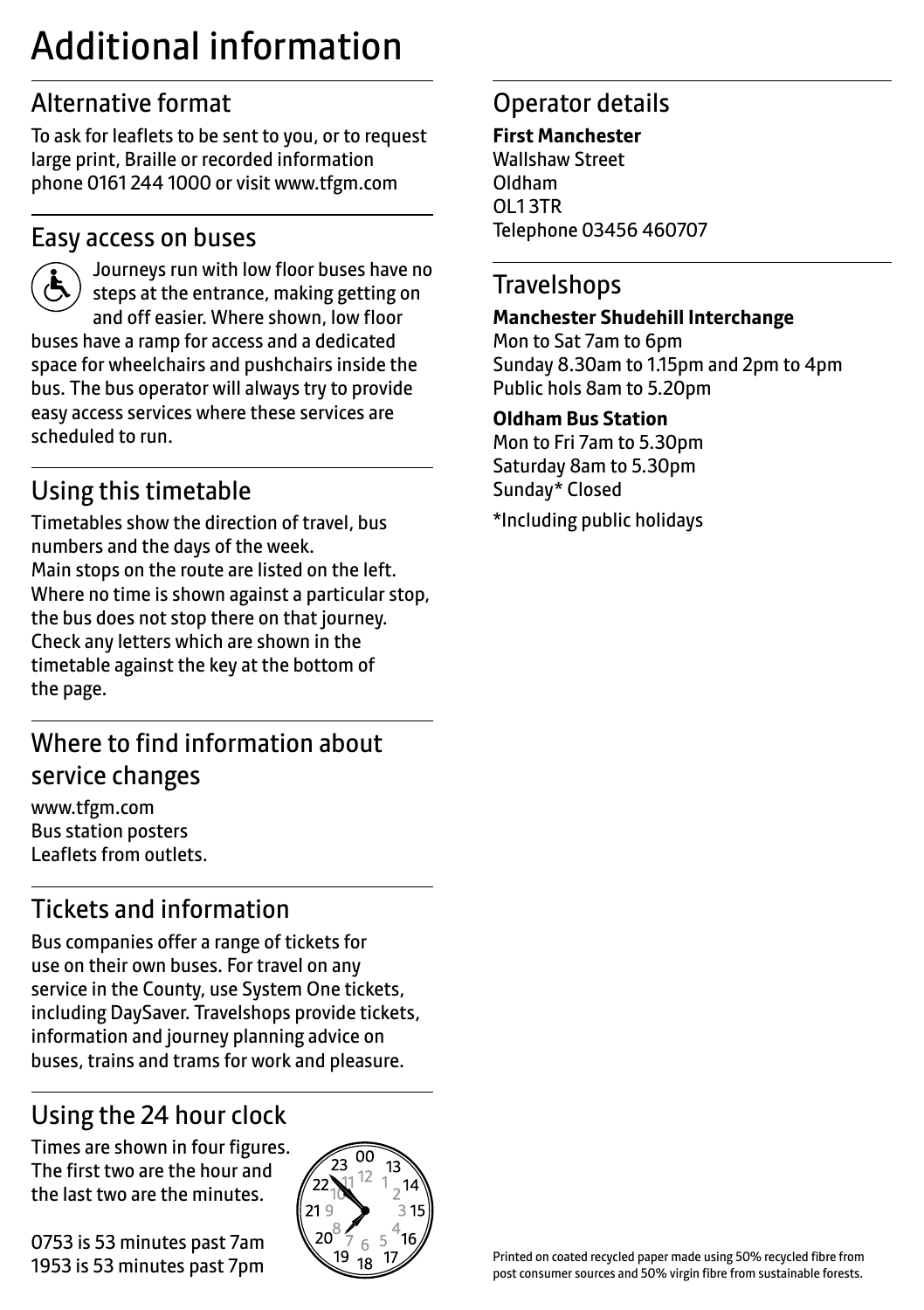## Sholver — Oldham 82 Includes bus 83 journeys between Sholver and Oldham

#### Mondays to Fridays

|                      |      |           |      |           |      | 82   | 82   | 82   | 82   | 82   | 82   | 82   | 83   | -83  |           | 83   |
|----------------------|------|-----------|------|-----------|------|------|------|------|------|------|------|------|------|------|-----------|------|
| Sholver, Pearly Bank |      | 0500 0545 | 0630 | and every | 1550 | 1610 | 1635 | 1655 | 1715 | 1735 | 1755 | 1815 | 1847 | 1912 | and every | 2312 |
| Oldham, Mumps        | 0513 | 0558 0647 |      | 20 mins   | 1607 | 1627 | 1655 | 1715 | 1735 | 1755 | 1815 | 1835 | 1900 | 1925 | 30 mins   | 2325 |
| Oldham, Bus Station  | 0517 | 0602      | 0655 | until     | 1615 | 1636 | 1704 | 1724 | 1744 | 1804 | 1824 | 1840 | 1906 | 1931 | until     | 233' |

#### **Saturdays**

|                      | 82   | 82        |                          | 82   |           |      | 83   |                | 83   |
|----------------------|------|-----------|--------------------------|------|-----------|------|------|----------------|------|
| Sholver, Pearly Bank |      |           | 0500 0600 0630 and every | 0930 | and everv | 1810 |      | 1842 and every | 2312 |
| Oldham, Mumps        | 0513 |           | 0616 0647 30 mins        | 0947 | 20 mins   | 1827 | 1855 | 30 mins        | 2325 |
| Oldham, Bus Station  | 0517 | 0620 0655 | until                    | 0955 | until     | 1835 | 1901 | until          | 2331 |

#### Sundays and public holidays (except Christmas and New Year period)

|                      | o٠<br>84 |           | oΖ   |      | 82   |      |           |      |
|----------------------|----------|-----------|------|------|------|------|-----------|------|
| Sholver, Pearly Bank | 0715     | and every | 1745 | 1815 | 1845 | 1912 | and every | 2312 |
| Oldham, Mumps        | 0732     | 30 mins   | 1802 | 1830 | 1900 | 1925 | hour      | 2325 |
| Oldham, Bus Station  | 0740     | until     | 1810 | 1835 | 1905 | 1931 | until     | 2331 |

For details of buses during the Christmas and New Year period, please phone 0161 244 1000

W– All bus 82 and 83 journeys are run using easy access buses. See inside front cover of this leaflet for details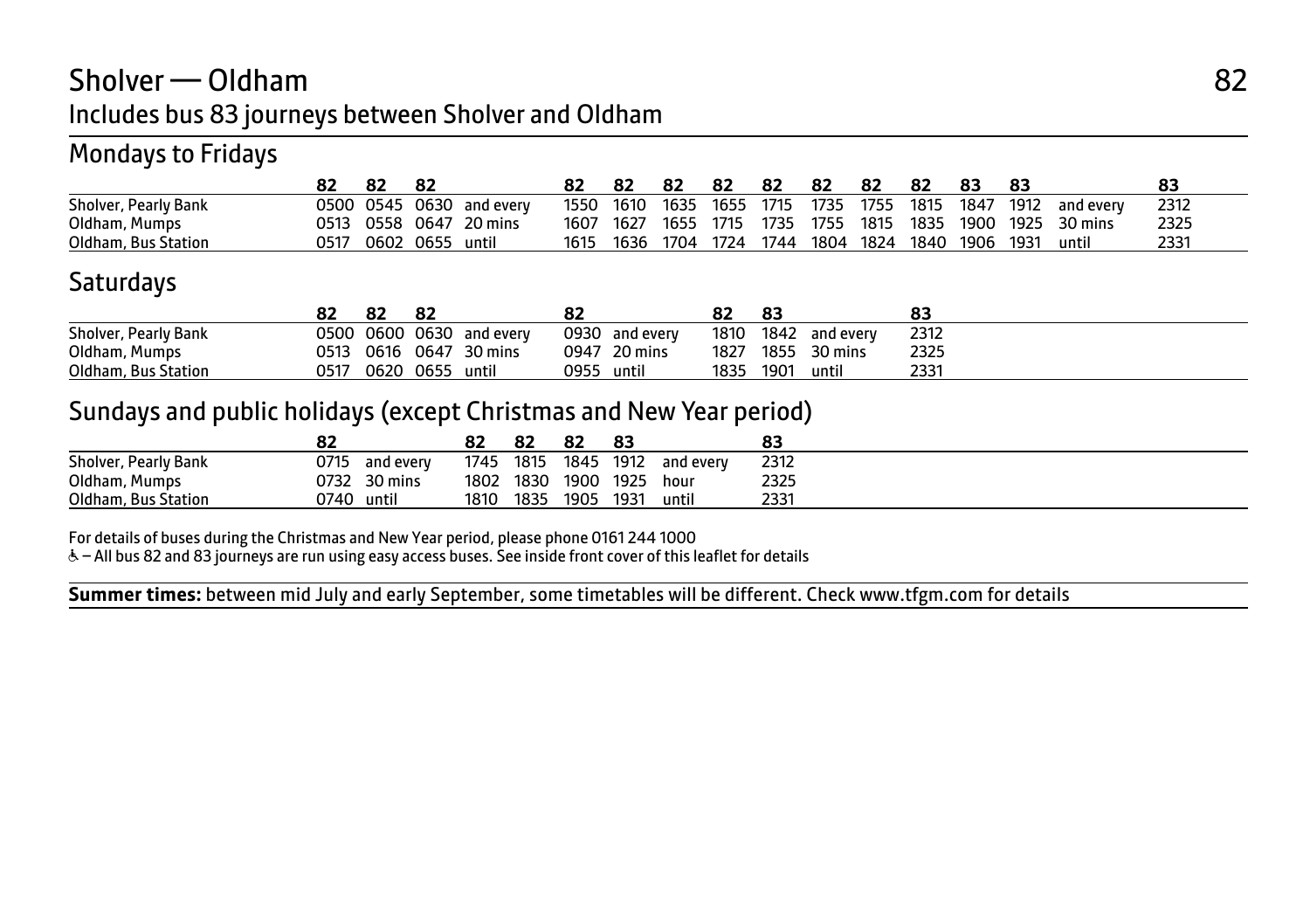## Oldham — Sholver 82 Includes bus 83 journeys between Oldham and Sholver

#### Mondays to Fridays

|                      | 82        | 82              |                | 82        | 82 |                     | 82   | -82       | 83   | 83   | 83             | 83   | 83        | 83 | 83   | 83                  | 83   |
|----------------------|-----------|-----------------|----------------|-----------|----|---------------------|------|-----------|------|------|----------------|------|-----------|----|------|---------------------|------|
| Oldham, Bus Station  | 0607      |                 | 0700 and every |           |    | 1540 1600 and every | 1820 | 1840      | 1906 | 1920 | 1946 2013      |      | 2043 2111 |    |      | 2136 2206 2236      |      |
| Oldham, Mumps        | 0611      |                 | 0708 20 mins   |           |    | 1548 1609 20 mins   | 1829 | 1849      | 1914 | 1928 | 1951           | 2018 | 2048 2116 |    | 2141 | 2211                | 2241 |
| Sholver, Pearly Bank |           | 0624 0725 until |                | 1605 1629 |    | until               |      | 1849 1904 | 1928 |      | 1942 2004 2031 |      | 2101      |    |      | 2129 2154 2224 2254 |      |
|                      |           |                 |                |           |    |                     |      |           |      |      |                |      |           |    |      |                     |      |
|                      | 83        | -83             |                |           |    |                     |      |           |      |      |                |      |           |    |      |                     |      |
| Oldham, Bus Station  | 2306 2336 |                 |                |           |    |                     |      |           |      |      |                |      |           |    |      |                     |      |
| Oldham, Mumps        | 2311      | 2341            |                |           |    |                     |      |           |      |      |                |      |           |    |      |                     |      |
| Sholver, Pearly Bank | 2324 2354 |                 |                |           |    |                     |      |           |      |      |                |      |           |    |      |                     |      |

#### **Saturdays**

|                      | 82   | 82        | 82 |                | 82   |           |      |      | 82   | 83   | -83  | 83   |           |      |
|----------------------|------|-----------|----|----------------|------|-----------|------|------|------|------|------|------|-----------|------|
| Oldham, Bus Station  | ว525 | 0625      |    | 0700 and every | 1000 | and every | 1800 | 1820 | 1840 | 1913 | 1930 | 1936 | and every | 2306 |
| Oldham, Mumps        | 0529 | 0629      |    | 0708 30 mins   | 1008 | 20 mins   | 1808 | 1825 | 1845 | 1918 | 1935 | 1941 | 30 mins   | 2311 |
| Sholver, Pearly Bank | 0545 | 0645 0725 |    | until          | 1025 | until     | 1825 | 1838 | 1858 | 1931 | 1948 | 1954 | until     | 2324 |

#### Sundays and public holidays (except Christmas and New Year period)

|                      | 82   |           |      | 82   | 82   | 83   | 83   | 83   | 83   | 83   |
|----------------------|------|-----------|------|------|------|------|------|------|------|------|
| Oldham, Bus Station  | 0745 | and everv | 1745 | 1815 | 1845 | 1943 | 2036 | 2136 | 2236 | 2336 |
| Oldham, Mumps        | 0753 | 30 mins   | 1753 | 1823 | 1853 | 1948 | 2041 | 2141 | 2241 | 2341 |
| Sholver, Pearly Bank | 0810 | until     | 1810 | 1838 | 1908 | 2001 | 2054 | 2154 | 2254 | 2354 |

For details of buses during the Christmas and New Year period, please phone 0161 244 1000

W– All bus 82 and 83 journeys are run using easy access buses. See inside front cover of this leaflet for details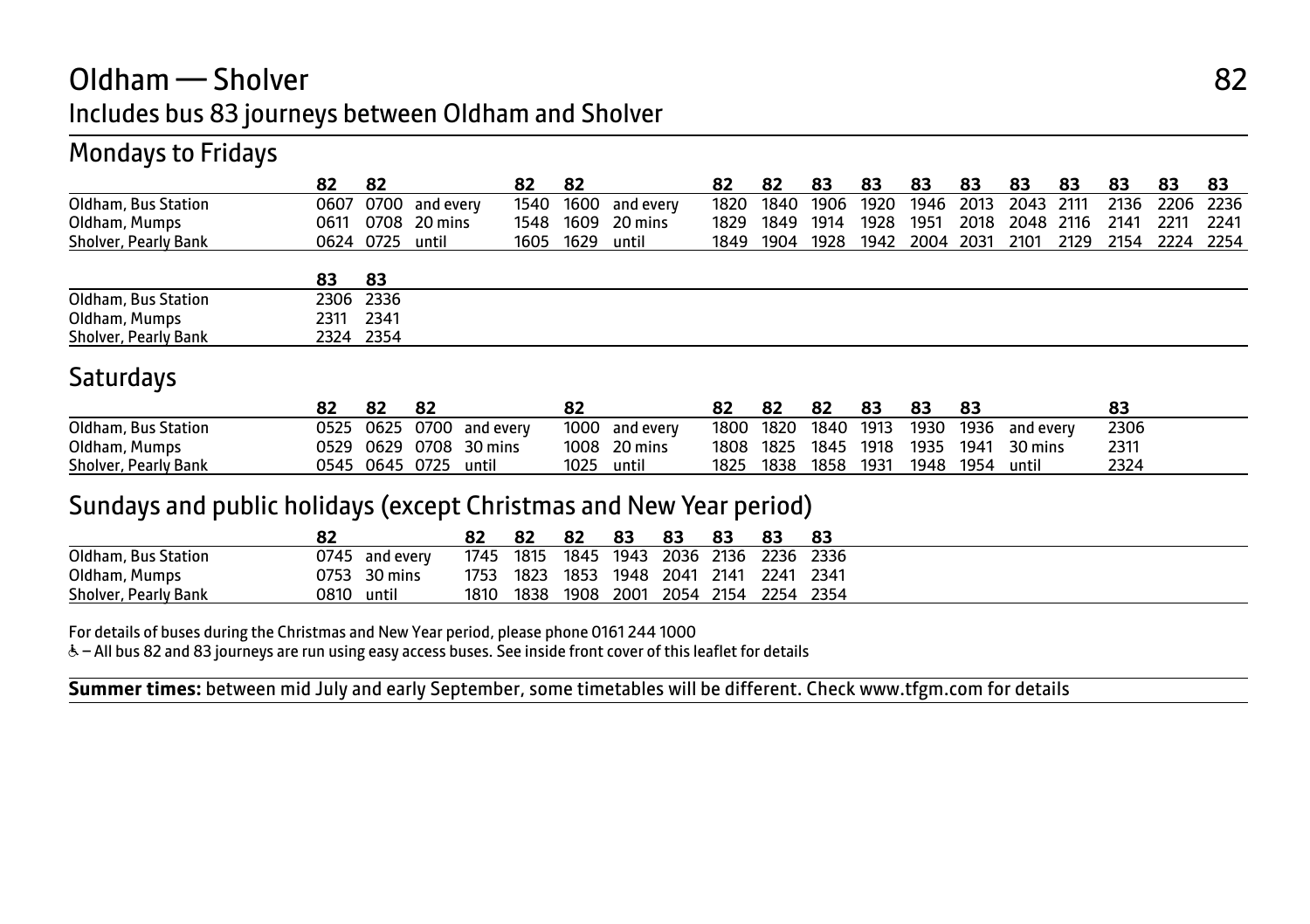### Oldham — Hollinwood — Newton Heath — Manchester 83 Including evening journeys from Sholver

#### Mondays to Fridays

|  |  |                |  |  |  | 0000                                                                                                                                                                                                                                                                                                                                    |
|--|--|----------------|--|--|--|-----------------------------------------------------------------------------------------------------------------------------------------------------------------------------------------------------------------------------------------------------------------------------------------------------------------------------------------|
|  |  | 0410 0440 0510 |  |  |  | 1847 1912 and 2312<br>0545 0600 and 1815 1830 1900 1925 every 2325<br>0416 0446 0516 0536 0552 0610 every 1825 1840 1906 1931 30 2331<br>0427 0457 0527 0547 0605 0623 15 1838 1853 1917 1942 mins 2342<br>0434 0504 0534 0554 0613 0633 mins 1848 1900 1924 1949 until 2349<br>0445 0515 0545 0605 0626 0646 until 1901 1911 1935 2000 |

#### **Saturdays**

| Sholver, Pearly Bank           |  |  |                                                               |  |  |                                                                          |                | 1842 and 2312             |      |
|--------------------------------|--|--|---------------------------------------------------------------|--|--|--------------------------------------------------------------------------|----------------|---------------------------|------|
|                                |  |  |                                                               |  |  |                                                                          |                |                           |      |
| Oldham, Mumps                  |  |  |                                                               |  |  | 0435 0505 0535 0605 and 0750 0800 0810 0820 0830 0840 and at frequent    |                | 1800 1825 1855 every 2325 |      |
| Oldham, Bus Station            |  |  |                                                               |  |  | 0441 0511 0541 0611 every 0756 0806 0817 0827 0838 0850 intervals of not |                | 1810 1831 1901 30 2331    |      |
| Hollinwood, Mersey Road North  |  |  |                                                               |  |  | 0452 0522 0552 0622 15 0807 0817 0829 0839 0851 0903 more than           |                | 1823 1842 1912 mins 2342  |      |
| Newton Heath, Dean Lane        |  |  |                                                               |  |  | 0459 0529 0559 0629 mins 0814 0825 0837 0848 0900 0913 10 minutes        |                | 1833 1849 1919 until 2349 |      |
| Manchester, Piccadilly Gardens |  |  | 0510 0540 0610 0640 until 0825 0837 0849 0901 0913 0926 until |  |  |                                                                          | 1844 1900 1930 |                           | 0000 |

#### Sundays and public holidays (except Christmas and New Year period)

| Sholver, Pearly Bank           |                                                                             |                |                                                                                        |  |  |                    |  |                |      | 1912           |       | 2312 |
|--------------------------------|-----------------------------------------------------------------------------|----------------|----------------------------------------------------------------------------------------|--|--|--------------------|--|----------------|------|----------------|-------|------|
| Oldham, Mumps                  |                                                                             | 0550 0620 0650 |                                                                                        |  |  | 0912 0942 1004 and |  | 1734 1804 1825 |      | 1925           | and   | 2325 |
| Oldham, Bus Station            |                                                                             |                | 0555 0625 0655 0717 0747 0817 0847 0917 0947 1010 every 1740 1810 1831 1931 every 2331 |  |  |                    |  |                |      |                |       |      |
| Hollinwood, Mersey Road North  | 0606 0636 0706 0730 0800 0830 0900 0930 1000 1023 30 1753 1821              |                |                                                                                        |  |  |                    |  |                | 1842 | 1942 hour 2342 |       |      |
| Newton Heath, Dean Lane        |                                                                             |                | 0613 0643 0713 0740 0810 0840 0910 0940 1010 1033 mins 1803 1828                       |  |  |                    |  |                |      | 1849 1949      | until | 2349 |
| Manchester, Piccadilly Gardens | 0624 0654 0724 0754 0824 0854 0924 0954 1024 1047 until 1817 1839 1900 2000 |                |                                                                                        |  |  |                    |  |                |      |                |       | 0000 |

For details of buses during the Christmas and New Year period, please phone 0161 244 1000

W– All bus 82 and 83 journeys are run using easy access buses. See inside front cover of this leaflet for details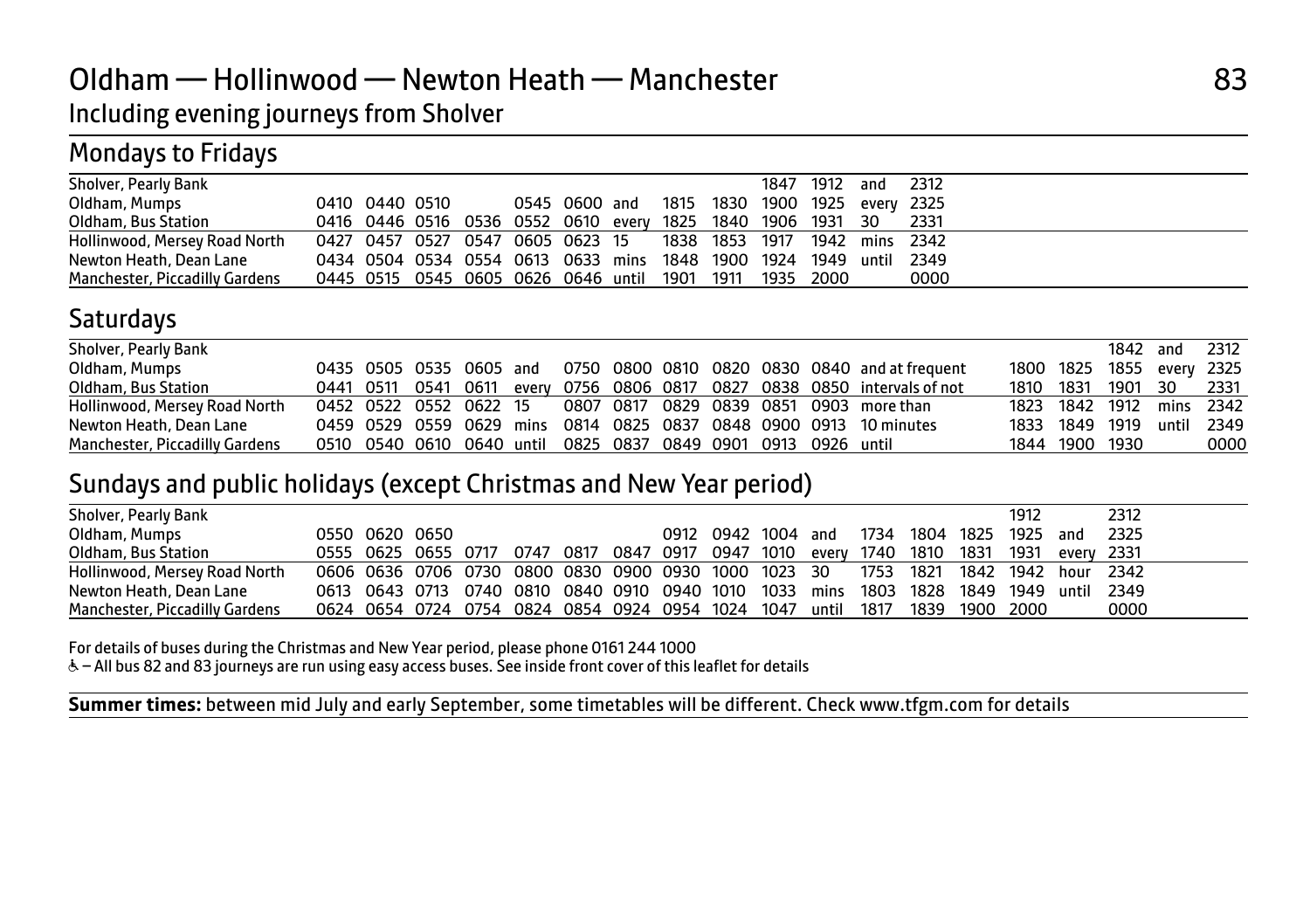

event will Transport for Greater Manchester be liable for any loss that may arise from this information being inaccurate.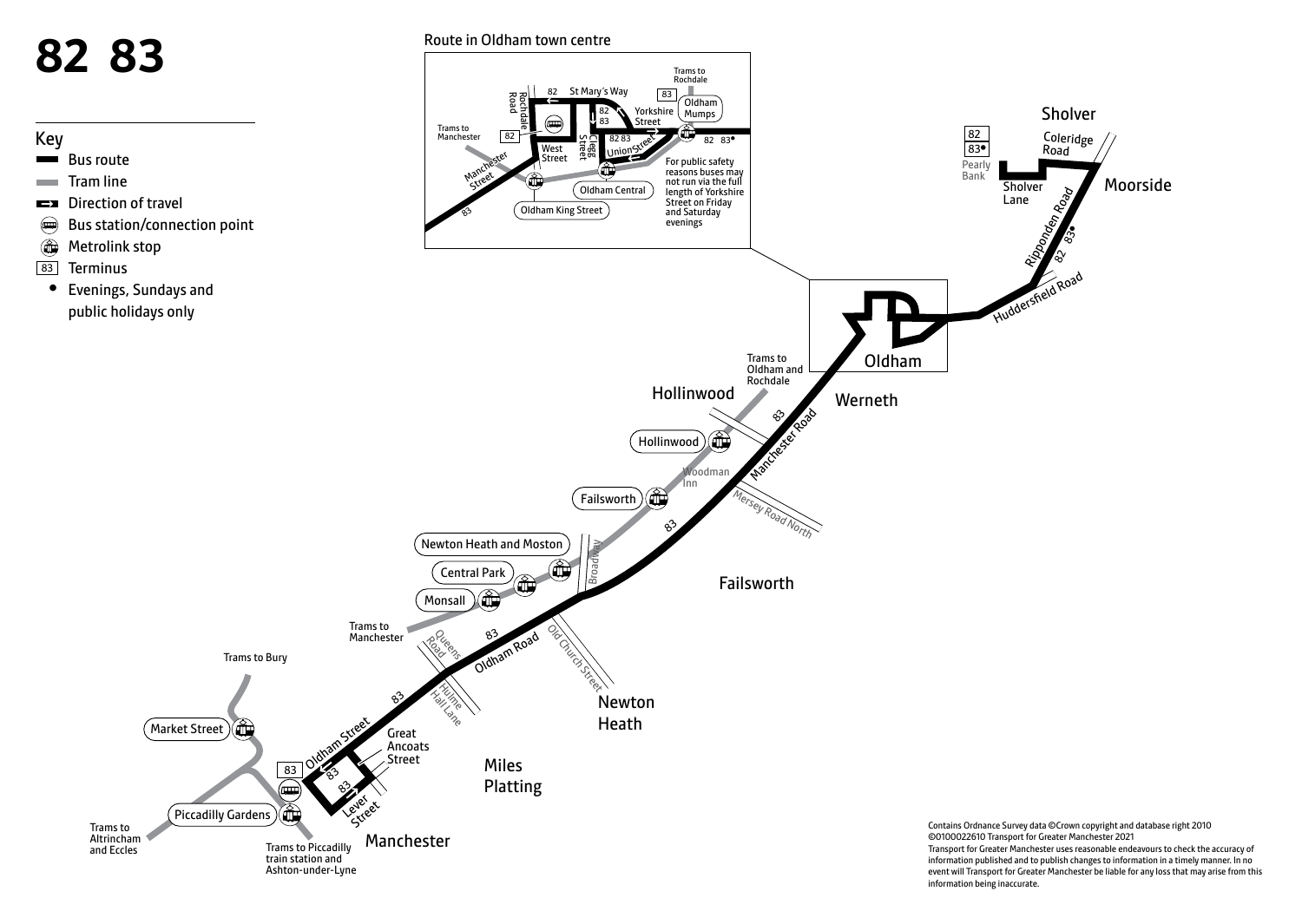# Manchester — Newton Heath — Hollinwood — Oldham 83

## Including evening journeys to Sholver

## Mondays to Fridays

| 0450 | 0520                                         | 0550                         | 0612                                                 | 0632                                         | 0652                                 | 0706                                         | and                                          | 1506                                         | 152 <sup>2</sup>                     | 1536                                         | 1551  | and   | 1806                    | 1821                                | 1836 | 1851 | 1912 | 1927 |
|------|----------------------------------------------|------------------------------|------------------------------------------------------|----------------------------------------------|--------------------------------------|----------------------------------------------|----------------------------------------------|----------------------------------------------|--------------------------------------|----------------------------------------------|-------|-------|-------------------------|-------------------------------------|------|------|------|------|
| 0501 | 0531                                         | 0601                         | 0625                                                 | 0645                                         | 0705                                 | 0719                                         | every                                        | 1519                                         | 1534                                 | 1552                                         | 1607  | every | 1822                    | 1837                                | 1852 | 1904 | 1925 | 1938 |
| 0508 | 0538                                         | 0608                         | 0633                                                 | 0653                                         | 0713                                 | 0727                                         | 15                                           | 1527                                         | 1544                                 | 1603                                         | 1619  | 15    | 1834                    | 1849                                | 1903 | 1913 | 1933 | 1945 |
| 0522 | 0552                                         | 0622                         | 0650                                                 | 0710                                         | 0730                                 | 0744                                         | mins                                         | 1544                                         | 1601                                 | 1620                                         | 1637  | mins  | 1852                    | 1906                                | 1920 | 1930 | 1946 | 1958 |
| 0529 | 0559                                         | 0629                         | 0658                                                 | 0718                                         | 0738                                 | 0752                                         | until                                        | 1552                                         | 1609                                 | 1628                                         | 1645  | until | 1900                    | 1914                                | 1928 | 1937 | 1951 | 2003 |
|      |                                              |                              |                                                      |                                              |                                      |                                              |                                              |                                              |                                      |                                              |       |       |                         | 1928                                | 1942 |      | 2004 |      |
|      |                                              |                              |                                                      |                                              |                                      |                                              |                                              |                                              |                                      |                                              |       |       |                         |                                     |      |      |      |      |
|      |                                              |                              |                                                      |                                              |                                      |                                              |                                              |                                              |                                      |                                              |       |       |                         |                                     |      |      |      |      |
|      |                                              |                              |                                                      |                                              |                                      |                                              |                                              |                                              |                                      |                                              |       |       |                         |                                     |      |      |      |      |
|      |                                              |                              |                                                      |                                              |                                      |                                              |                                              |                                              |                                      |                                              |       |       |                         |                                     |      |      |      |      |
|      |                                              |                              |                                                      |                                              |                                      |                                              |                                              |                                              |                                      |                                              |       |       |                         |                                     |      |      |      |      |
| 2031 | 2101                                         | 2129                         | 2154                                                 | 2224                                         | 2254                                 | 2324                                         | 2354                                         |                                              |                                      |                                              |       |       |                         |                                     |      |      |      |      |
|      |                                              |                              |                                                      |                                              |                                      |                                              |                                              |                                              |                                      |                                              |       |       |                         |                                     |      |      |      |      |
| 0515 | 0545                                         | 0615                         | 0645                                                 | and                                          | 0830                                 | 0842                                         | 0854                                         |                                              | 0919                                 | 0932                                         |       |       |                         | 1832                                | 1842 | 1859 | 1905 | 1935 |
| 0526 | 0556                                         | 0626                         | 0656                                                 | every                                        | 0841                                 | 0854                                         | 0907                                         | 0919                                         | 0932                                 | 0945                                         |       |       |                         | 1845                                | 1853 | 1910 | 1916 | 1946 |
| 0533 |                                              | 0633                         | 0703                                                 | 15                                           | 0848                                 | 0902                                         | 0916                                         | 0928                                         |                                      | 0953                                         |       |       |                         | 1853                                | 1900 | 1917 | 1923 | 1953 |
| 0546 | 0616                                         | 0646                         | 0716                                                 | mins                                         | 0901                                 | 0916                                         | 0930                                         | 0943                                         | 0957                                 | 1010                                         |       |       |                         | 1910                                | 1913 | 1930 | 1936 | 2006 |
| 0551 | 0621                                         | 0651                         | 0721                                                 | until                                        | 0906                                 | 0921                                         | 0936                                         | 0951                                         | 1005                                 | 1018                                         | until |       |                         | 1918                                | 1918 | 1935 | 1941 | 2011 |
|      |                                              |                              |                                                      |                                              |                                      |                                              |                                              |                                              |                                      |                                              |       |       |                         |                                     |      | 1959 | 1954 | 2024 |
|      | 2035                                         | 2105                         |                                                      | 2205                                         |                                      |                                              |                                              | 0005                                         |                                      |                                              |       |       |                         |                                     |      |      |      |      |
| 2016 | 2046                                         | 2116                         | 2146                                                 | 2216                                         | 2246                                 | 2316                                         | 2346                                         | 0016                                         |                                      |                                              |       |       |                         |                                     |      |      |      |      |
| 2023 | 2053                                         | 2123                         | 2153                                                 | 2223                                         | 2253                                 | 2323                                         | 2353                                         | 0023                                         |                                      |                                              |       |       |                         |                                     |      |      |      |      |
| 2036 | 2106                                         | 2136                         | 2206                                                 | 2236                                         | 2306                                 | 2336                                         | 0006                                         | 0036                                         |                                      |                                              |       |       |                         |                                     |      |      |      |      |
| 2041 | 2111                                         | 2141                         | 2211                                                 | 2241                                         | 2311                                 | 2341                                         | 0011                                         | 0041                                         |                                      |                                              |       |       |                         |                                     |      |      |      |      |
| 2054 | 2124                                         | 2154                         | 2224                                                 | 2254                                         | 2324                                 |                                              |                                              |                                              |                                      |                                              |       |       |                         |                                     |      |      |      |      |
|      | 1942<br>1953<br>2000<br>2013<br>2018<br>2005 | 2012<br>2023<br>2030<br>2043 | 2040<br>2051<br>2058<br>2111<br>2048<br>2116<br>0603 | 2105<br>2116<br>2123<br>2136<br>2141<br>2135 | 2135<br>2146<br>2153<br>2206<br>2211 | 2205<br>2216<br>2223<br>2236<br>2241<br>2235 | 2235<br>2246<br>2253<br>2306<br>2311<br>2305 | 2305<br>2316<br>2323<br>2336<br>2341<br>2335 | 2335<br>2346<br>2353<br>0006<br>0011 | 0005<br>0016<br>0023<br>0036<br>0041<br>0906 | 0940  |       | more than<br>10 minutes | and at frequent<br>intervals of not |      | 1931 |      |      |